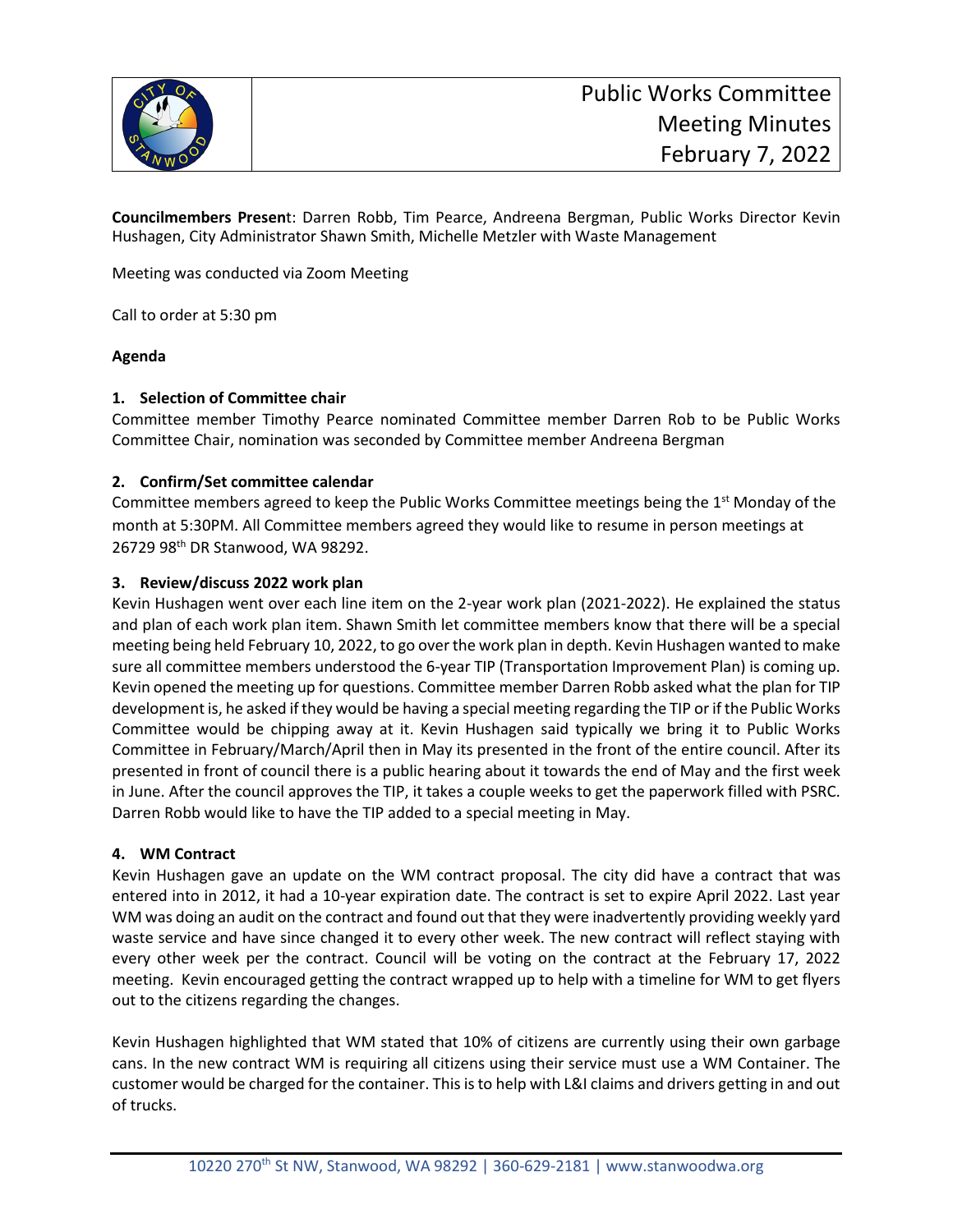

WM has proposed to implement a disabled and senior citizen discount.

The new contract reflects waste being collected every other week with a cost of 9.95/month for food yard waste. However, if the council chooses to do a weekly service the cost will increase to \$17.09/month. Kevin Hushagen stated this would be an obvious financial impact to the citizens.

Kevin Hushagen opened the meeting up for comments/questions.

Shawn Smith noted, if WM misses pickups due to weather WM will provide a container at a centralized location where citizens can bring their garbage.

Shawn Smith noted that the city did do a community wide survey and they received quite a few responses. He said most citizens wanted to stick with every other week for a cheaper price on the yard waste.

Timothy Pearce noted that complaints came to him regarding garbage not being picked up during the snow and they didn't like having to haul their own garbage to the designated dump container.

Timothy Pearce expressed he is not thrilled about citizens having to have to use a WM container because this will be an additional cost to the citizens.

Timothy Pearce asked for clarification on the annual WM contract increases. Kevin explained that besides the standard CPI increase, the other rate adjustments are listed under section 4.5 and 4.6 of the proposed WM contracts. The increases in these sections would need to be negotiated between WM and the City before they can charge citizens.

Timothy Pearce asked when a citizen who currently does not have a WM container has to start using one, will WM just bring one out or will the citizen get to pick the size they need? Michelle Metzler with WM said the customer will be delivered a container in April. This will be the same size volume size container that they are currently being charged.

Committee members want citizens to be aware that with the 6% increase in WM service, one of the new services provided is WM shall offer carry-Out Service for garbage to senior citizens and physically challenged persons.

Andreena Bergman asked for clarification on if the citizens bills will have an additional 17.95 on top of what they currently pay. Kevin Hushagen and Shawn Smith said no.

Timothy Pearce reviewed the findings from the survey that was given to citizens. Kevin Hushagen and Timothy Pearce both agree that most citizens want pickups weekly.

Darren Robb expressed he is leaning toward a weekly pick up.